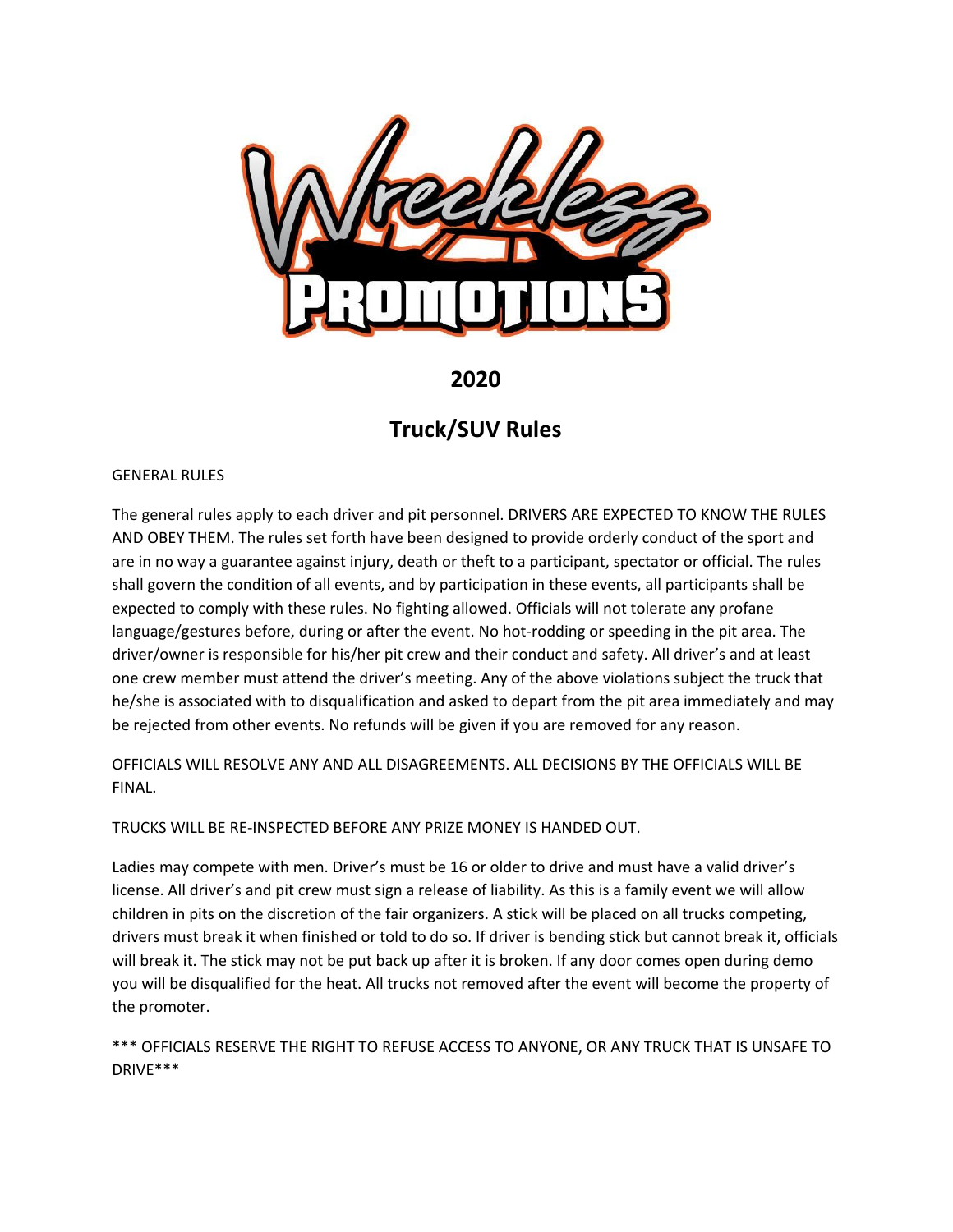#### SAFETY RULES

1. A fire coat, gloves, DOT full faced helmet, eye protection and long pants are required while driving. Driver's must wear seatbelt, and keep arms in truck and stay in truck at all times, until a red flag is waved, and all the trucks have stopped or the derby is over. Trucks must have at least one set of working brakes. A SNELL 95 HELMET OR BETTER, NECK BRACE, AND FULL FIRE SUIT IS HIGHLY RECOMMENDED.

2. BATTERY must be removed from stock position and installed inside passenger compartment. It must be bolted securely to the floor with large bolts, nuts, and washers. The battery must be secured over the top with a metal strap, original gas tank strap or stronger material. No wire, ratchet straps, bungee cords or sheet metal screws allowed to secure battery. These are only used to secure the cover over the battery. The battery must be covered with a non-flammable material. Any bolts to secure battery must be 3/8" to 1" and washers 1" to 5"x 5". This also pertains to gas tank, transmission cooler and driver's seat --- all of these may be welded in also.

3. BRACE BARS must be a 2"- 6" square or round metal bar, 1/8" thick placed directly behind the driver's seat with a minimum of 6"x 6" metal plate. The plate must be as least 1/8" thick and attached to the ends of brace bar and secured to truck by bolting or welding to the heaviest door post. It is mandatory to have a dash bar and two bars connecting from dash bar along both inside front doors to bar behind seat. A roll cage may be installed inside cab, but not under the hood and may be secured to the frame. A roll loop in the box up against the cab is MANDATORY with kickers that go to a bar between the box sides at the floor of the box in front of the wheel wells not to be attached to the frame. There is no limit on brace bars as long as they are for safety. No added metal in, on or between frame anywhere.

4. TRUCK NUMBERS AND SIGN must be placed on the roof of the truck no smaller than 15"x 15" and must be able to be read from both sides. The passenger and driver's front doors must have number at least 18" tall. Both the sign and the doors must have a light background with dark colored number for easy visibility.

5. TRUCK PREPARATION it is mandatory that all glass be removed. Broken glass, dirt and loose debris must be cleared from the truck. Do not break the door windows and leave the glass in the door. The rear seats and interior must be removed. Headlights, tail lights, tail lenses, dash, chrome trim, interior and exterior door handles, lock cylinders, license plate brackets, mud flaps and trailer hitches must be removed prior to admittance to the track. You may have a floor shifter and hand throttle.

6. DRIVING, DO NOT HIT THE DRIVERS DOOR!!! Do not use driver's door as a shield. Sometimes these do accidentally occur, but if it looks intentional or careless, driver will be disqualified. No love taps, no hitting dead trucks or trucks with no stick and no teamwork allowed. Driver must hit everyone. There is a 20 second aggressive hit rule on all trucks and 60 seconds to restart or if hung up. The derby will be stopped for bumpers or axles in the arena and removed for everyone's safety.

7. DRIVER'S DOOR optional a maximum of 12" wide and maximum of ½" thick plate, 6" past door seam to brace outside of driver's door. The plate must conform to door and not stick out. No grader blades allowed anywhere.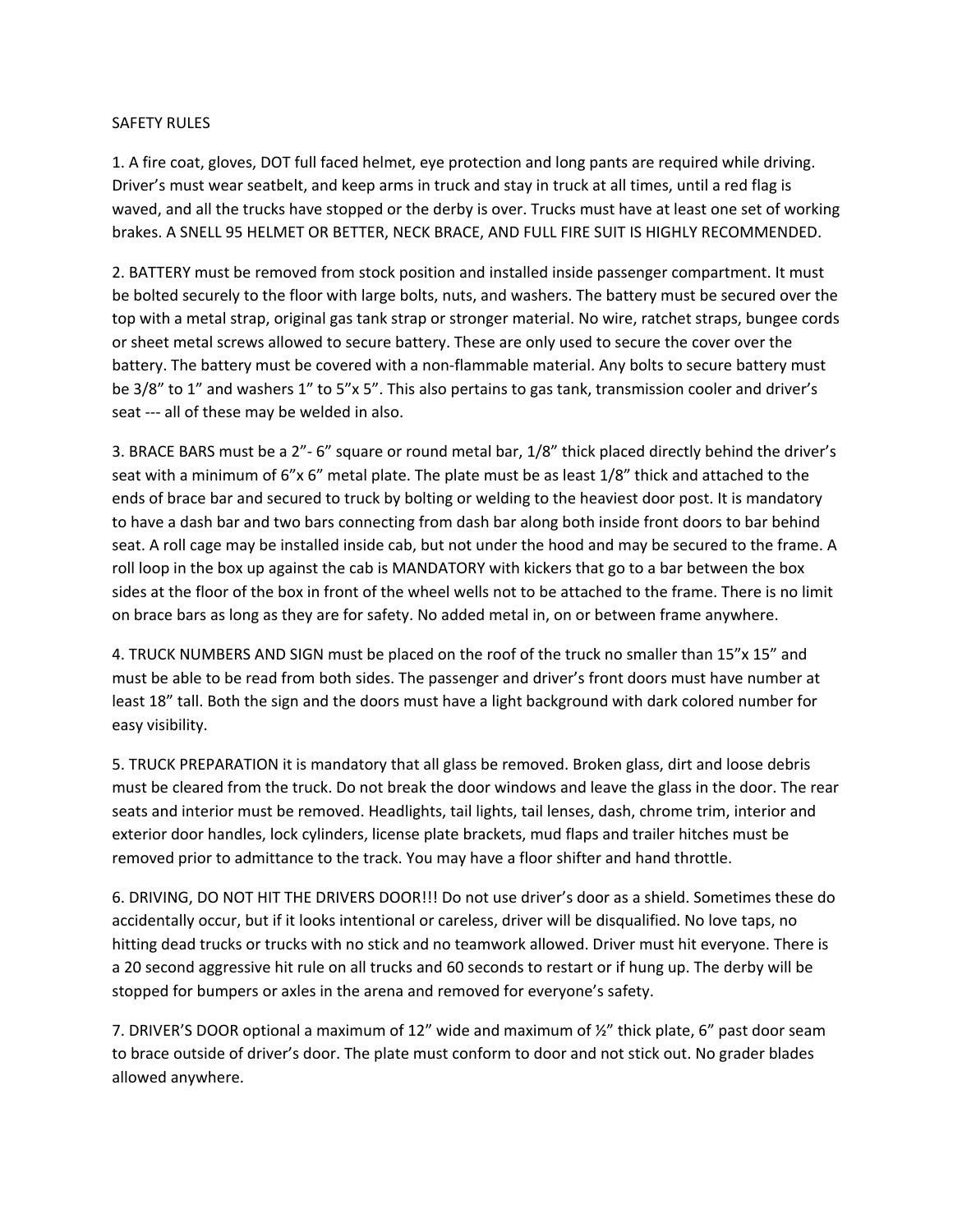8. FIREWALL any holes in firewall must be covered with a non-flammable material to prevent competitor from being sprayed by hot oil or water.

9. GAS TANK The original tank must be removed and a leak proof fuel cell or boat tank must be mounted in the center of the box bed behind the cab between the frame rails for regular cab trucks. Ext cabs and SUV models may be in pass compartment behind drivers seat. No 5 gallon gas cans allowed. A plastic tank must be in a 1/8" metal box around all six sides with a minimum of two ½ " drain holes in bottom of box for protection. The tan must be secured over the top with a chain, original gas tank strap or stronger material. Regular cab trucks must cut 8" hole in box to run fuel lines through and no fuel lines in cab, all lines must be along frame rail to prevent lines from rupture. Ext cabs and SUV models, fuel lines may pass through cab. No bungee cords, ratchet straps, sheet metal screws, or wire allowed to secure gas tank. These may only be used to secure the cover over tank. The gas tank, electric fuel pump and all fuel lines must be covered with a non-flammable material. Electric fuel pumps must be hooked up to your ignition switch, so when truck shuts off the fuel pump shuts off. There is a 6 gallon fuel limit.

10. TRANSMISSION AND ENGINE OIL COOLERS also must be placed in a metal box or have a shield to protect against ruptures and spraying of hot oil on driver. Regular cab trucks must bolt coolers in box between frame rails behind the cab, coolerlines must be covered and go under cab. Ext cab and SUV models may be installed in passenger compartment only if coolers and all lines are covered or shielded from the driver, with a non-flammable material(including braided lines).

11. WINDSHIELD BARS must be welded or bolted on truck, to protect driver (3/8" bolts, nuts, and washers minimum). Two bars from the top of the windshield to the dash area, one must be in center of windshield and the other between the first bar and the drivers side. Bars must be a minimum of 5/8" diameter or strap 1" wide 1/8" thick

## **TRUCK RULES**

1. ANY full size ½, ¾, or 1 ton LT Truck, SUV, Suburban or van may compete. No compact truck, foreign truck, or passenger cars allowed. 4x4's may compete with the front drive shaft removed.

2. BUMPERS must be an automotive or LT truck bumper and bumper brackets in any position may be used front or rear.

You may reinforce bumpers on the inside of the bumper. All support must be inside besides (2) 8"x8"  $\frac{8}{8}$ " mounting plates. The bumper chrome must remain the stock shape, but you may have metal put inside for reinforcement. You may trim bumper ends or fold them around. Welding the bumper skins (chrome to inner liner) is allowed. No welding bumper to the body in any fashion! Bumper height not to exceed 28" to the bottom of the bumper to the ground and must be a minimum of 16" from the ground to the bottom of the bumper or the frame whichever is lower.

You may manufacture a homemade bumper it must conform to the following size limits. It can be no larger than 8"x8". The point must taper over an area of at least 32" Overall, the bumper cannot exceed 12" wide at the tip of the point. The point may only extend out 4" from the flat part of the bumper. The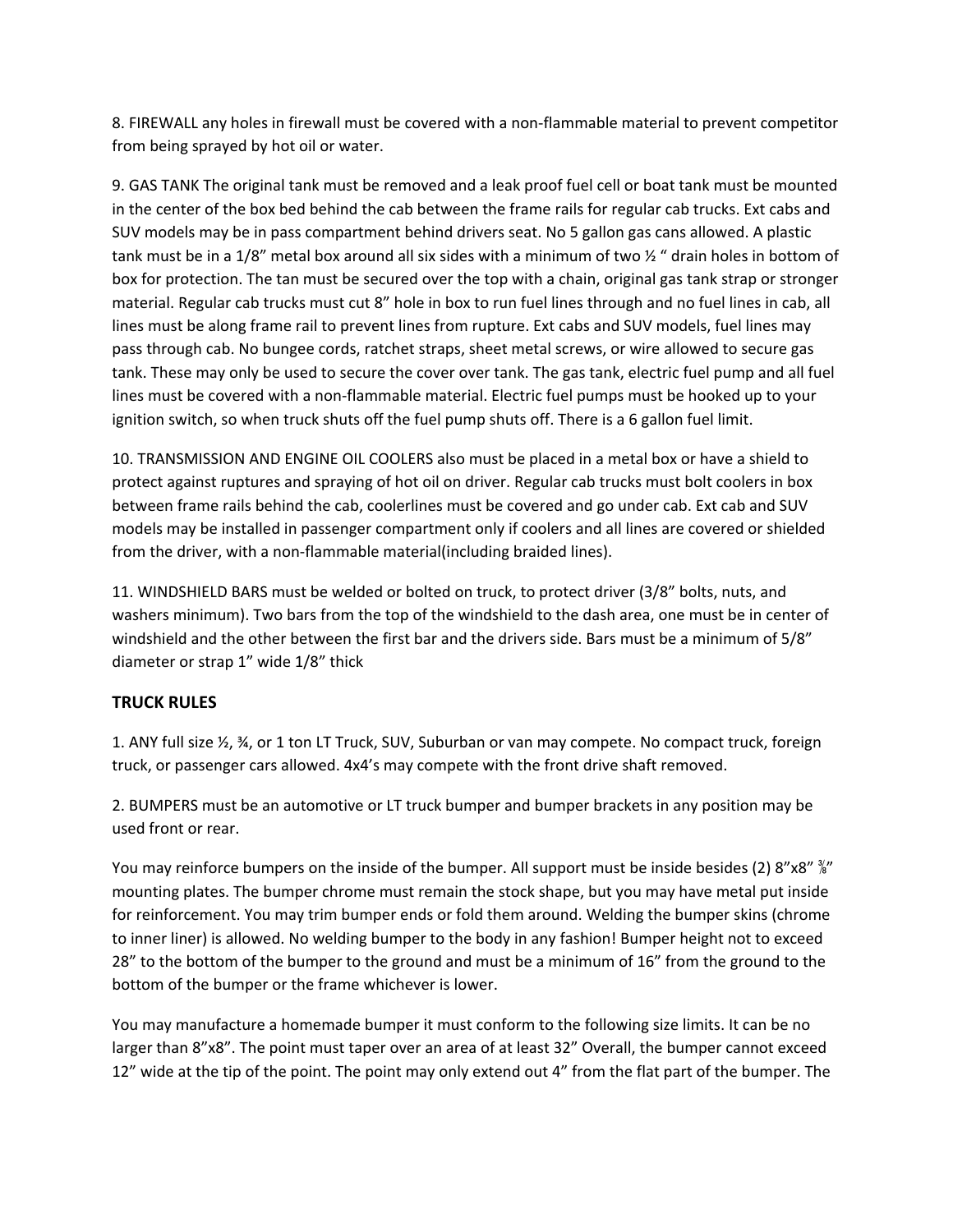bumper must be completely in front of the frame rails. No part of the bumper may extend back past the front most part of the frame rails. All trucks must have bumper on front and rear.

Two 4" wide ¼ " thick straps may be welded vertically from rear bumper to tailgate, weld 5" on bumper and 5" on tailgate. Two 4" wide ¼ " thick 8" long straps may be welded horizontally on front and rear bumpers. Rear bumper welded from bottom of tailgate to the to the bumper. Front bumper welded from bumper to radiator support. Front and rear bumper may have wire in 4 locations, 4 strands from front bumper to radiator support and rear bumper to tailgate. Bumper brackets and bumper may be welded solid. Bumpers must be stock height, all models may raise front to level with rear, but if it looks too high it will have to be lowered or not run per judges discretion.

3. CAB AND BOX MOUNTS may be removed. Body bolts may be replaced with a minimum of 5/8 " bolt and a maximum of 1" bolts. Four additional bolts must be added from cab to frame, and four bolts from box to frame or a minimum of 8 extra bolts to hold cab and box or body on. Washers ¼ " thick 6"x 6" on top and 3"x3" on bottom must be added. Washer to hold cab and box to frame may not touch each other must be separate plates.

4. ENGINE and transmission of choice may be used. Motor mounts may be welded, chained, or cables and added solid engine mounts okay as long as it is not reinforcing the frame.

#### ENGINE/TRANSMISSION PROTECTORS

Full Engine Cradles are allowed but must be fastened/welded in the factory position (Engine Saddle/Lower Sub Frame) Engine Cradles are not allowed to attach to the uni-body rails.

Distributor Protectors are allowed but must remain a minimum of 6" from the dash bar at all times.

Transmission Bracing is allowed but must follow & conform to the Full Size Limited Weld Rules

5. EXTRA REINFORCEMENTS No wire, sheet metal screws, chains, cables, bolts, or added metal unless specified in rules, JUST WELD IT.

6. FENDERS front and rear may be rolled, and welded OR bolted with no added metal.

7. FRAME may not be reinforced, and no filling in holes in frame. The cab may be welded to the frame and box to the frame and all riveted frame brackets. The very front 20" of frame and very back 8" of frame may be reinforced with 3/8" thick flat strap no taller than the factory frame. No connecting the frame rails to each other with added metal. Frame may be repaired if broken. Use the same thickness of metal as frame to repair or just weld it. If patches are excessive in anyway they will be cut at judges discretion.

8. HOOD must remain in factory position. The front two hood bolts must go through the front radiator support mount and frame with no spacer, all other hood bolts must be welded to body only. Hood may be welded solid with 3/8 " filler rod, or must be bolted or chained in a minimum of 4 locations and a maximum of 8 locations. A 5"x 5"  $\frac{1}{2}$  " thick washer must be used on top of hood bolts, to keep bolts from pulling through. The bolts must be minimum of 5/8" or maximum of 1", (bolts must not be directly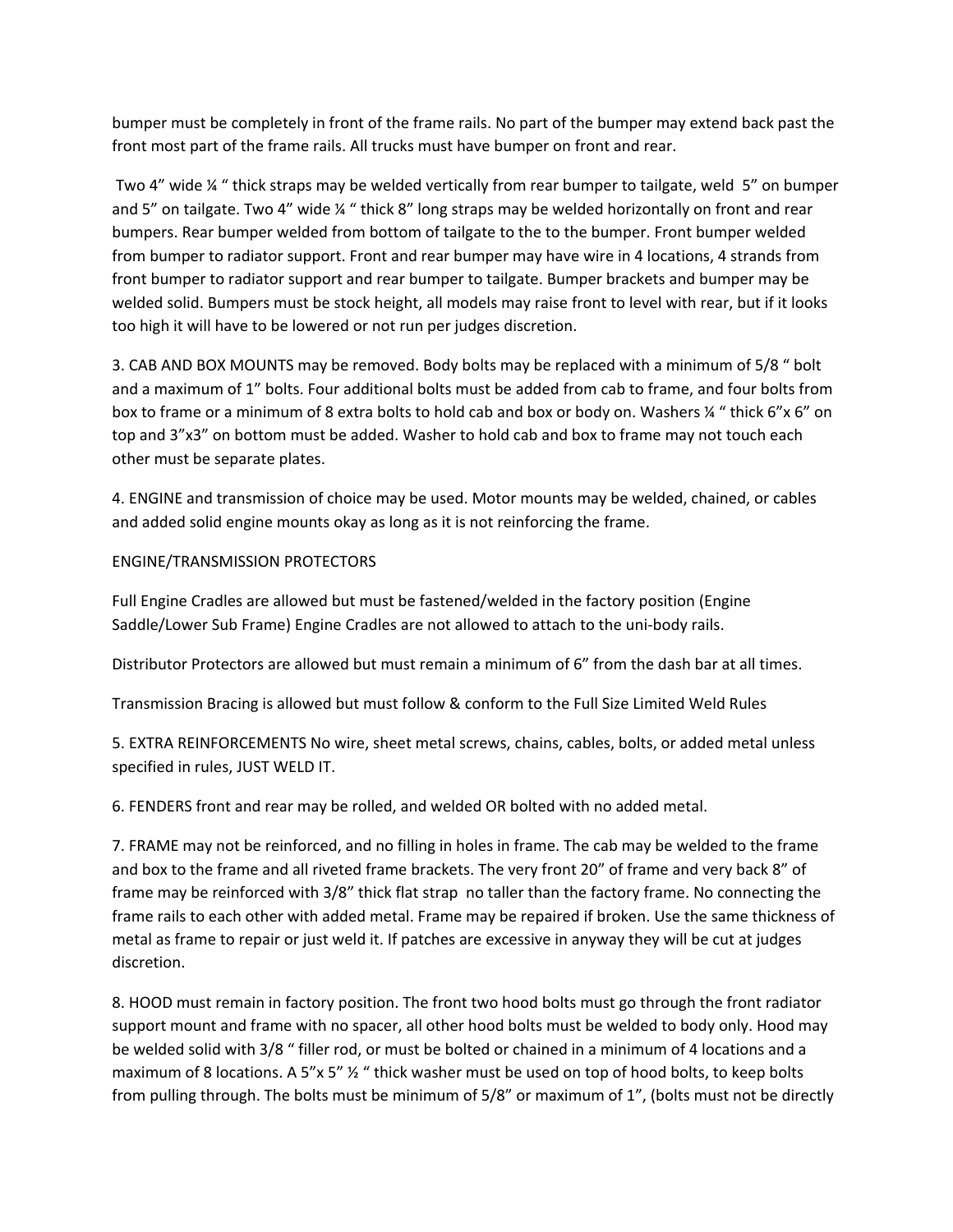in front of the radiator), or minimum of 4 chains 3/8" thick. There must be one 12" hole cut in hood for fires and the tin may be bolted or welded around each hole.

9. RADIATOR must remain in stock position. Radiator blow by tubes must be secured and remain pointing down at all times. No extra cooling allowed for radiators. Original or electric fans okay and ratchet straps may be used to secure radiator. Cooling fans must be covered by hood or removed. Top of radiator support may have one piece of angle iron 2"x2" ¼ " thick from fender to fender, and two 2"x2" ¼ " angle iron or square tube from radiator support to top of the frame in front of control arm/A-frame. Air conditioning condenser may be welded to front of radiator support.

10. REAR END and front end must not be larger than 1-ton LT truck. Rear end only may be reinforced and hybrid rear ends allowed. No reinforcements on front axle. The rear end may be tied to the frame in two locations with 3/8" cable or chain. Leaf spring trucks must have a 2" stagger, and no double main leafs. A maximum of 11 leaf springs on rear axle and 5 leafs on front axle.A total of 3 spring helper clamps in front of axle and 3 rear of axle on front and rear leafs. Clamps must only be 2" wide 5" long and  $\frac{1}{4}$  " thick. The leaf spring mounts may be welded to the frame front, and rear.

11. SHOCKS may be welded solid.

12. STEERING tie rod ends must be stock, the center section of tie rods may be reinforced. Steering columns may be welded in and altered to prevent steering loss. All suspension components must remain stock and may not be reinforced. A-arms may be welded or bolted to the frame to raise front end and prevent them from falling off.

13. TAILGATE must be chained, bolted of welded securely to box or removed. You may drop tailgate to the bumper and weld solid.

14. TIRES any ply with a maximum of 31" height. Tire inside a tire, tubes, solid tires, implement tread tires, valve stem protectors, and grease on tires are all okay. No water or other ballast in tires, studded tires, dual tires on rear, split rims, paddle rims, or reinforced rims. All wheel weights must be removed.

15. WELDING All cab and box seams interior and exterior may be welded. The cab and box may be welded together, and use a fill material to fill in the gap between the cab and box. Doors and tailgate may be welded with metal no more than 3" wide maximum. If doors and tailgate are not welded, they must be bolted, or chained with same size bolts or chains as hood, in a minimum of 2 locations per door or tailgate for safety. Tops of doors may be beat down and welded with no added metal. Rust holes or metal tears may be patched. Use a Maximum of 1 layer of stock metal to patch rust or tear use only enough metal to patch hole or tear or just weld it. If you have a wooden box floor only use the same thickness of metal to replace floor as what would be in a metal box floor or you will have to cut holes in the metal.

16. FRAME REPAIR's will be allowed you can have a maximum of 24"x1/4"x height of the frame to repair bent or broken frames per frame rail, this 24" can be spread out in 6 locations maximum per rail (you